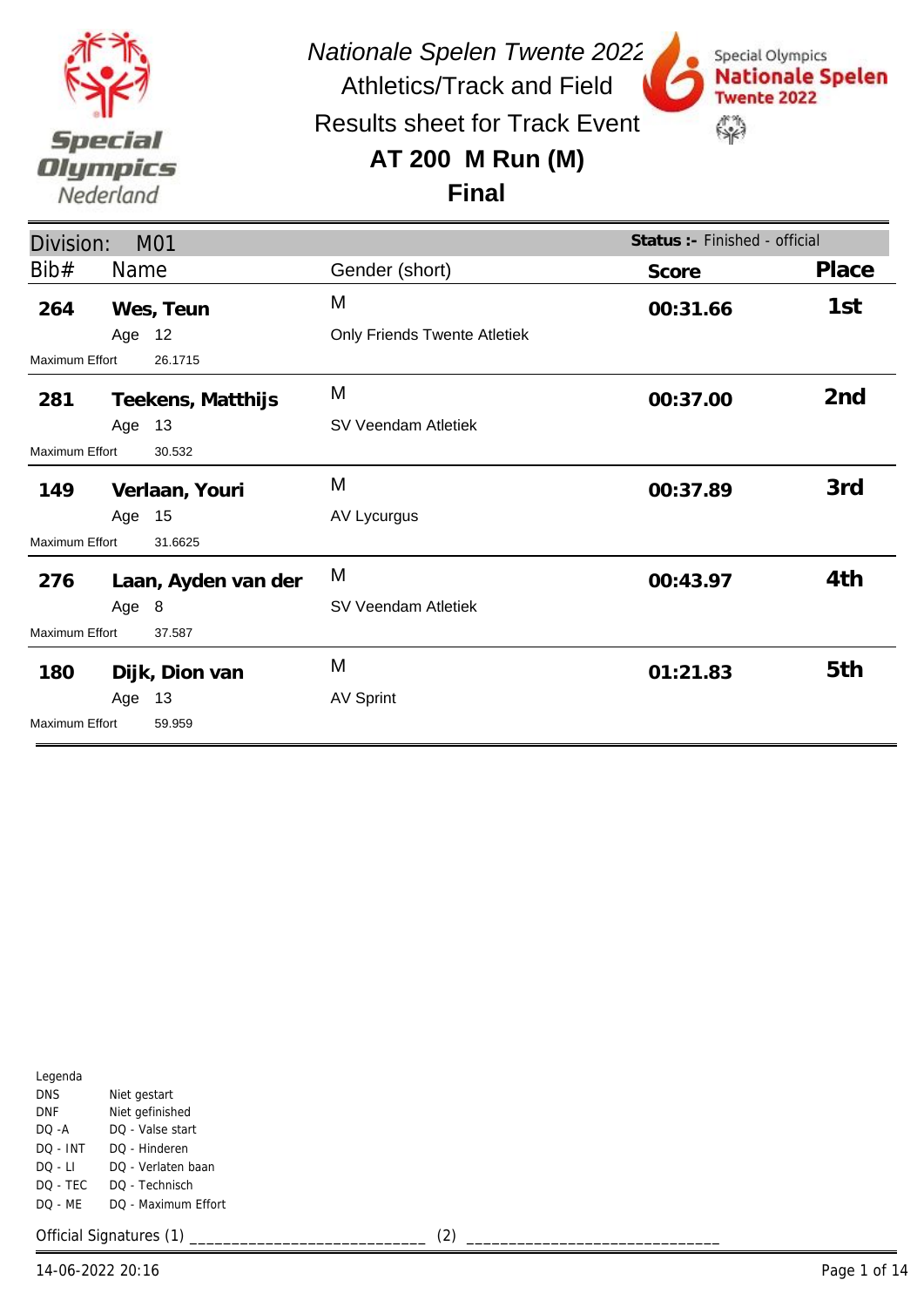

Special Olympics

**Twente 2022** 

 $\mathbb{S}^n$ 

**Nationale Spelen** 

Results sheet for Track Event

#### **AT 200 M Run (M)**

#### **Final**

| Division:      |        | M <sub>02</sub>    | Status :- Finished - official |            |                 |
|----------------|--------|--------------------|-------------------------------|------------|-----------------|
| Bib#           | Name   |                    | Gender (short)                | Score      | Place           |
| 195            |        | Lem, Mark van der  | M                             | 00:53.26   | 1st             |
|                | Age 32 |                    | AV Zaanland                   |            |                 |
| Maximum Effort |        | 45.3815            |                               |            |                 |
| 188            |        | Pellicaan, Jeffrey | M                             | 00:53.41   | 2 <sub>nd</sub> |
|                | Age 27 |                    | <b>AV Sprint</b>              |            |                 |
| Maximum Effort |        | 45.084             |                               |            |                 |
| 174            |        | Korte, Danny de    | M                             | 01:32.75   | 3rd             |
|                | Age 18 |                    | AV Spark Spijkenisse          |            |                 |
| Maximum Effort |        | 83.9035            |                               |            |                 |
| 272            |        | Dunning, Sander    | M                             | <b>DNS</b> | <b>DNS</b>      |
|                | Age    | 23                 | SV Veendam Atletiek           |            |                 |
| Maximum Effort |        | 51.7905            |                               |            |                 |

| Legenda    |                     |
|------------|---------------------|
| <b>DNS</b> | Niet gestart        |
| DNF        | Niet gefinished     |
| $DO - A$   | DO - Valse start    |
| DO - INT   | DO - Hinderen       |
| DO - LI    | DO - Verlaten baan  |
| DQ - TEC   | DO - Technisch      |
| DO - MF    | DO - Maximum Effort |
|            |                     |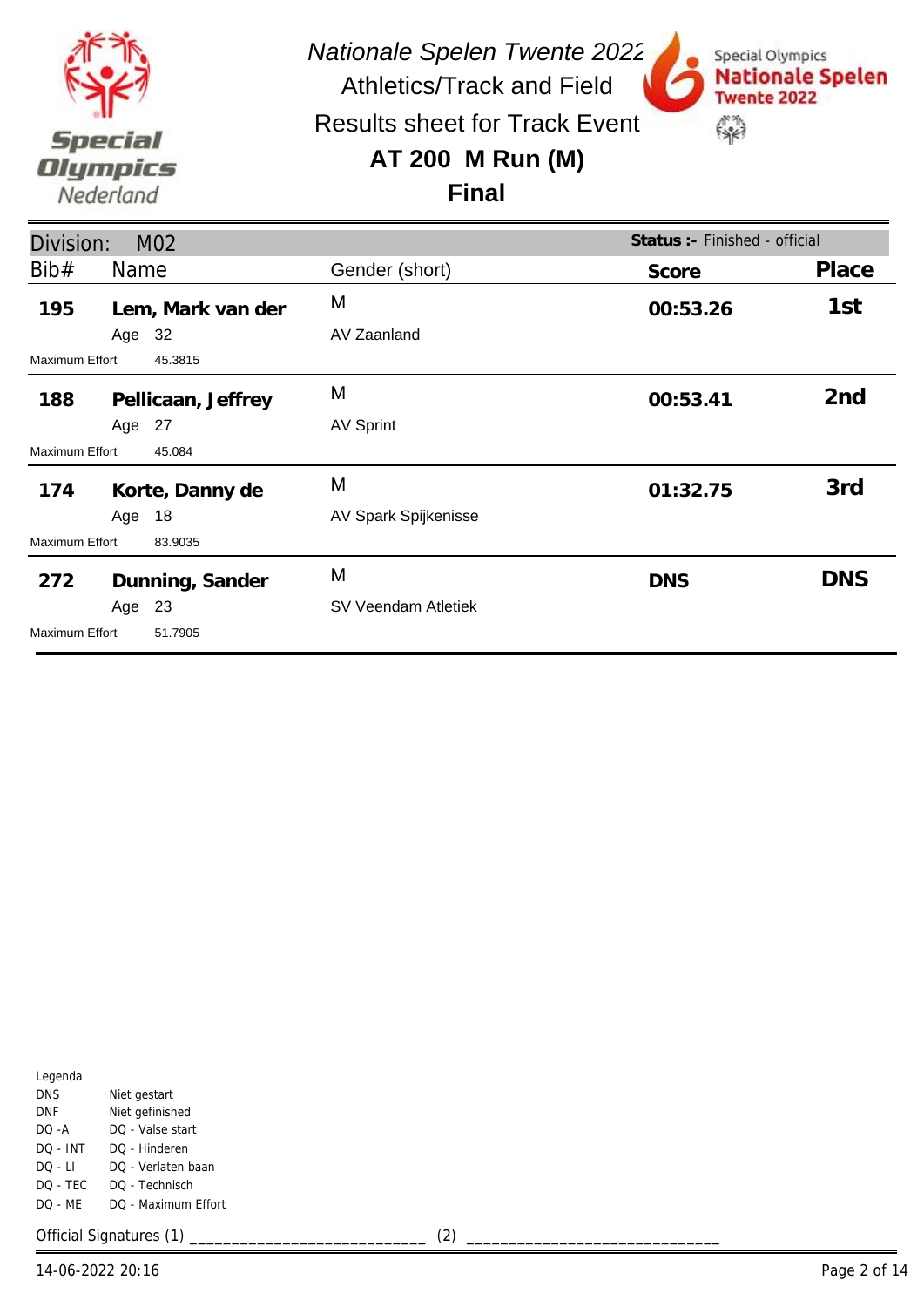

Special Olympics

**Twente 2022** 

 $\mathbb{S}^n$ 

**Nationale Spelen** 

Results sheet for Track Event

### **AT 200 M Run (M)**



| Status : - Finished - official<br>Division:<br>M03 |                  |                        |          |                 |  |
|----------------------------------------------------|------------------|------------------------|----------|-----------------|--|
| Bib#                                               | Name             | Gender (short)         | Score    | Place           |  |
| 158                                                | Dierckx, Dyon    | M                      | 00:48.48 | 1st             |  |
|                                                    | 23<br>Age        | <b>AV Scheldesport</b> |          |                 |  |
| <b>Maximum Effort</b><br>41.9815                   |                  |                        |          |                 |  |
| 227                                                | Haberland, Jamie | M                      | 00:48.98 | 2 <sub>nd</sub> |  |
|                                                    | Age 27           | <b>Hellas Utrecht</b>  |          |                 |  |
| Maximum Effort                                     | 42.262           |                        |          |                 |  |
| 203                                                | Bruins, Ralph    | M                      | 00:53.62 | 3rd             |  |
|                                                    | -39<br>Age       | E.A.C. de Sperwers     |          |                 |  |
| Maximum Effort                                     | 44.2595          |                        |          |                 |  |

| Legenda    |                     |
|------------|---------------------|
| <b>DNS</b> | Niet gestart        |
| DNF        | Niet gefinished     |
| DO -A      | DO - Valse start    |
| DO - INT   | DO - Hinderen       |
| DO - LI    | DO - Verlaten baan  |
| DO - TEC   | DO - Technisch      |
| DO - ME    | DO - Maximum Effort |
|            |                     |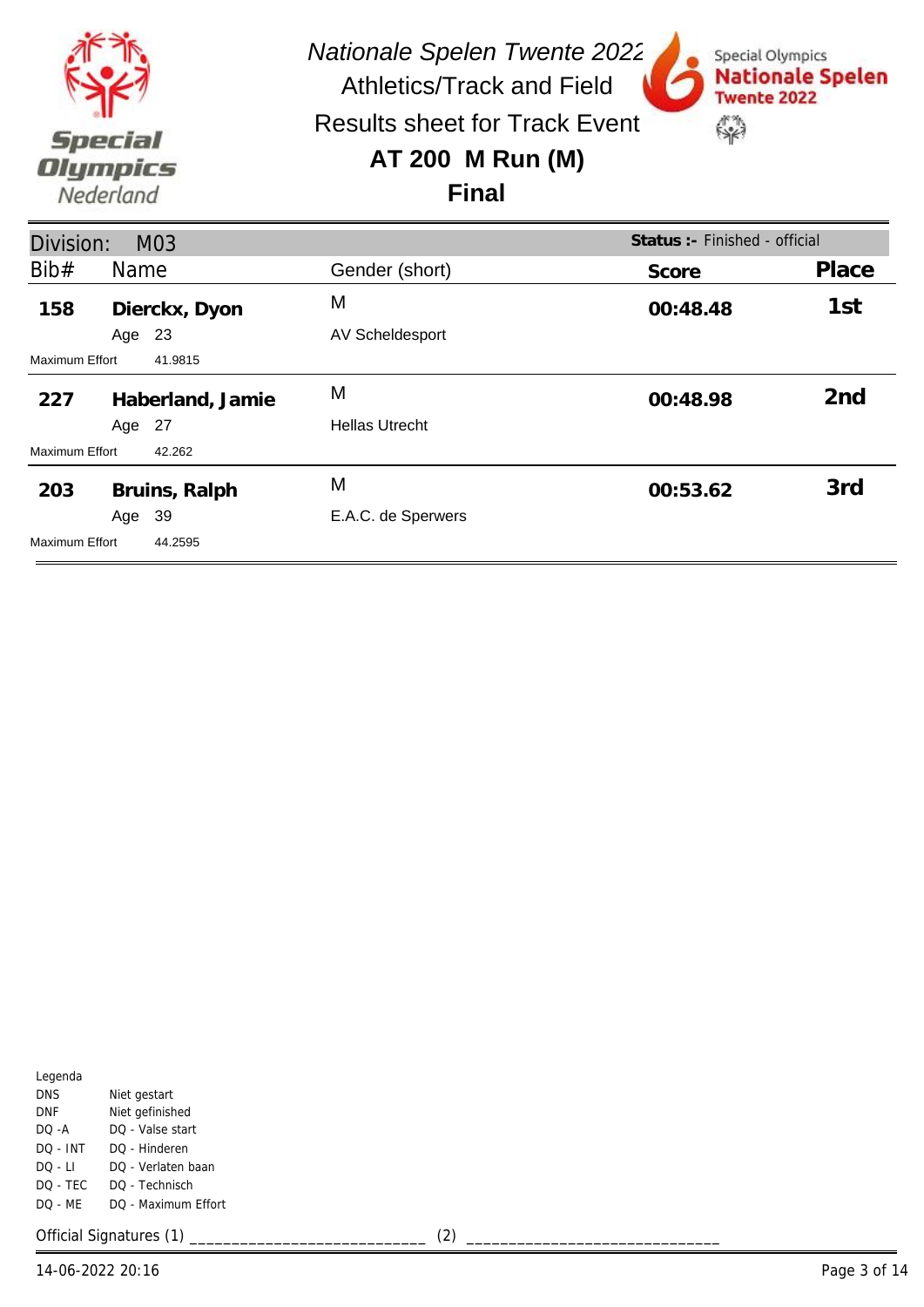

Special Olympics

**Twente 2022** 

 $\mathbb{S}^n$ 

**Nationale Spelen** 

Results sheet for Track Event

## **AT 200 M Run (M)**



| Division:<br>M <sub>04</sub> |        |                  |                | Status : - Finished - official |                 |
|------------------------------|--------|------------------|----------------|--------------------------------|-----------------|
| Bib#                         | Name   |                  | Gender (short) | Score                          | Place           |
| 197                          |        | Roos, Jordy      | M              | 00:40.83                       | 1st             |
|                              | Age    | 29               | AV Zaanland    |                                |                 |
| <b>Maximum Effort</b>        |        | 40.834           |                |                                |                 |
| 75                           |        | Spindler, Tom    | M              | 00:47.24                       | 2 <sub>nd</sub> |
|                              | Age 23 |                  | AV '34         |                                |                 |
| <b>Maximum Effort</b>        |        | 41.2335          |                |                                |                 |
| 124                          |        | Bom, Niels       | M              | 00:47.27                       | 3rd             |
|                              | Age 16 |                  | AV Lycurgus    |                                |                 |
| <b>Maximum Effort</b>        |        | 41.0125          |                |                                |                 |
| 128                          |        | Cornelisse, Rick | M              | 00:53.38                       | 4th             |
|                              | Age 17 |                  | AV Lycurgus    |                                |                 |
| <b>Maximum Effort</b>        |        | 40.0775          |                |                                |                 |

| Legenda    |                     |
|------------|---------------------|
| <b>DNS</b> | Niet gestart        |
| DNF        | Niet gefinished     |
| DO -A      | DO - Valse start    |
| DO - INT   | DO - Hinderen       |
| DO - LI    | DO - Verlaten baan  |
| DQ - TEC   | DO - Technisch      |
| DO - MF    | DO - Maximum Effort |
|            |                     |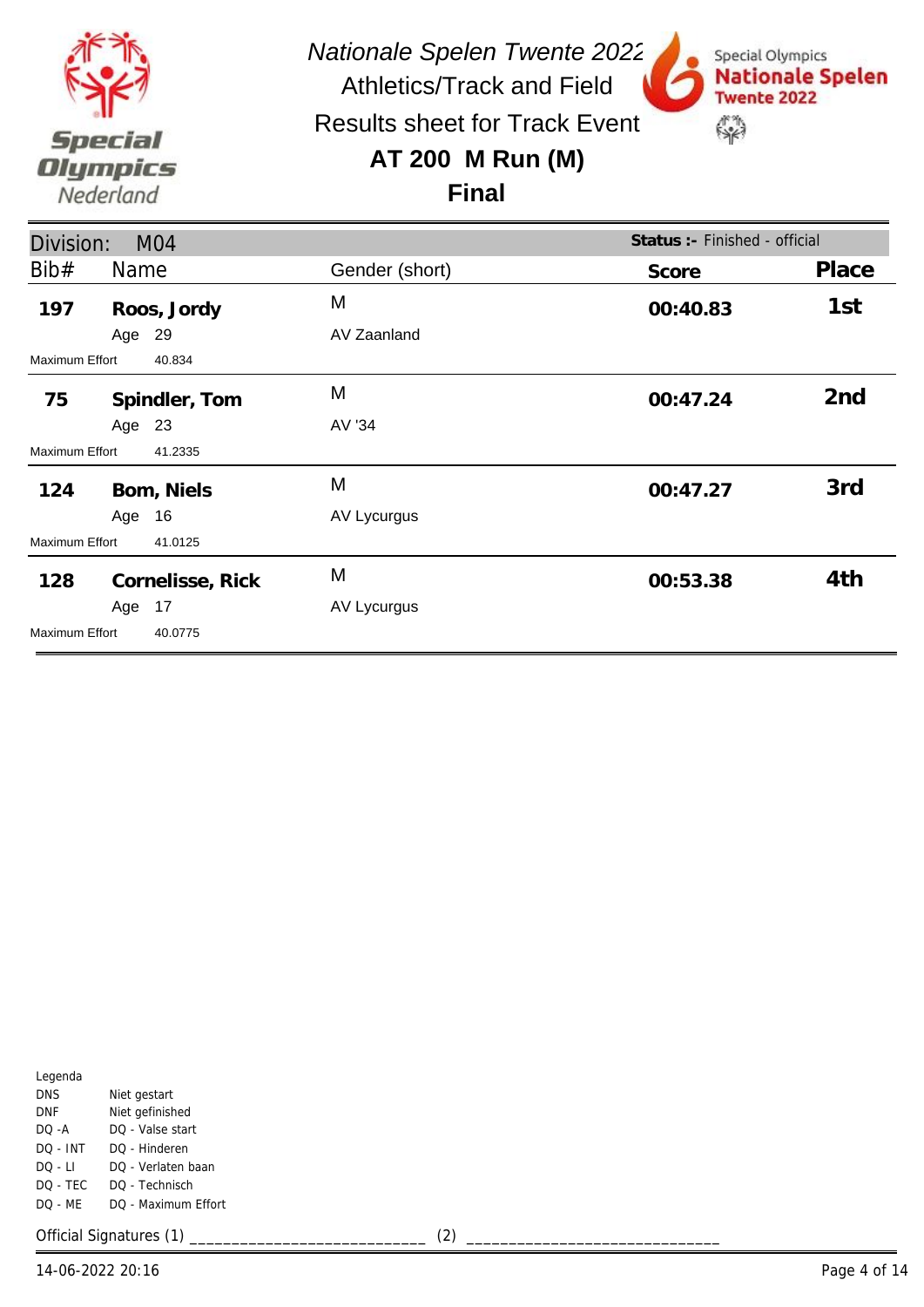

Special Olympics

**Twente 2022** 

 $\mathbb{S}^n$ 

**Nationale Spelen** 

Results sheet for Track Event

Athletics/Track and Field

## **AT 200 M Run (M)**

#### **Final**

| Division:<br>M05 |        |                          |                       | Status :- Finished - official |                 |
|------------------|--------|--------------------------|-----------------------|-------------------------------|-----------------|
| Bib#             | Name   |                          | Gender (short)        | Score                         | Place           |
| 85               |        | Bakels, Wim              | M                     | 00:40.66                      | 1st             |
|                  | Age 64 |                          | AV Edam               |                               |                 |
| Maximum Effort   |        | 37.247                   |                       |                               |                 |
| 194              |        | Keizer, Bas              | M                     | 00:43.83                      | 2 <sub>nd</sub> |
|                  | Age 34 |                          | AV Zaanland           |                               |                 |
| Maximum Effort   |        | 37.893                   |                       |                               |                 |
| 231              |        | Parzyscek, Nigel         | M                     | 00:44.10                      | 3rd             |
|                  | Age 31 |                          | <b>Hellas Utrecht</b> |                               |                 |
| Maximum Effort   |        | 37.757                   |                       |                               |                 |
| 222              |        | Kikkert, Bram            | M                     | 00:44.49                      | 4th             |
|                  | Age    | 16                       | <b>HAC '63</b>        |                               |                 |
| Maximum Effort   |        | 39.151                   |                       |                               |                 |
| 132              |        | Jak, Julien              | M                     | 00:45.01                      | 5th             |
|                  | Age 27 |                          | AV Lycurgus           |                               |                 |
| Maximum Effort   |        | 39.066                   |                       |                               |                 |
| 145              |        | Stoevelaar, Ruben        | M                     | 00:50.30                      | 6th             |
|                  | Age 37 |                          | AV Lycurgus           |                               |                 |
| Maximum Effort   |        | 37.3575                  |                       |                               |                 |
| 108              |        | Rijk, Peter              | M                     | 00:52.32                      | 7th             |
|                  | Age 39 |                          | AV Gouda              |                               |                 |
| Maximum Effort   |        | 34.425                   |                       |                               |                 |
| 147              |        | Velde, Sebastiaan van de |                       | 00:52.35                      | 8th             |
|                  | Age 39 |                          | AV Lycurgus           |                               |                 |
| Maximum Effort   |        | 37.417                   |                       |                               |                 |

Legenda DNS DNF DQ -A DQ - INT DQ - LI DQ - TEC DQ - ME Niet gestart Niet gefinished DQ - Valse start DQ - Hinderen DQ - Verlaten baan DQ - Technisch DQ - Maximum Effort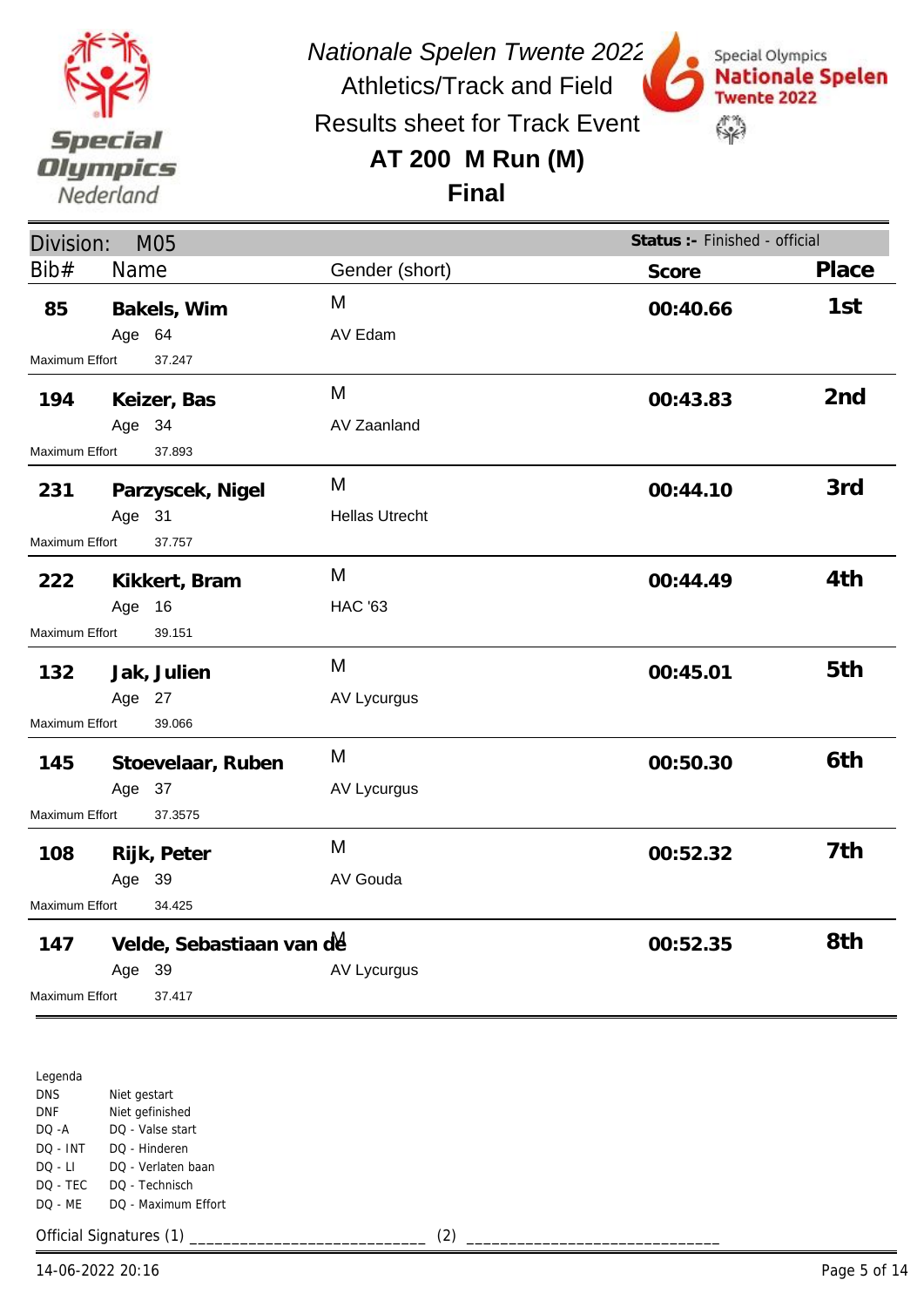

Results sheet for Track Event

Athletics/Track and Field

# **AT 200 M Run (M)**



**Final**

| Division:<br><b>M06</b>  |                      |                       | Status :- Finished - official |                 |
|--------------------------|----------------------|-----------------------|-------------------------------|-----------------|
| Bib#                     | Name                 | Gender (short)        | Score                         | Place           |
| 143                      | Schurink, Steven     | M                     | 00:36.49                      | 1st             |
|                          | Age 52               | AV Lycurgus           |                               |                 |
| Maximum Effort           | 34.646               |                       |                               |                 |
| 120                      | Kranen, David        | M                     | 00:36.50                      | 2 <sub>nd</sub> |
|                          | Age 18               | AV Hanzesport         |                               |                 |
| Maximum Effort           | 34.7055              |                       |                               |                 |
| 90                       | Bond, Tom            | M                     | 00:36.62                      | 3rd             |
|                          | Age 18               | AV Edam               |                               |                 |
| Maximum Effort           | 36.499               |                       |                               |                 |
| 204                      | Burik, Robert van    | M                     | 00:40.17                      | 4th             |
|                          | Age 54               | E.A.C. de Sperwers    |                               |                 |
| <b>Maximum Effort</b>    | 35.0965              |                       |                               |                 |
| 133                      | Jak, Sebastian       | M                     | 00:41.85                      | 5th             |
|                          | Age 30               | <b>AV Lycurgus</b>    |                               |                 |
| Maximum Effort           | 35.3175              |                       |                               |                 |
| 226                      | Camerijk, Tobias van | M                     | 00:42.73                      | 6th             |
|                          | Age 35               | <b>Hellas Utrecht</b> |                               |                 |
| Maximum Effort           | 36.4395              |                       |                               |                 |
| 224                      | Aken, Wesley van     | M                     | 00:47.30                      | 7th             |
|                          | Age 35               | <b>Hellas Utrecht</b> |                               |                 |
| Maximum Effort<br>34.731 |                      |                       |                               |                 |
| 80                       | Boer, Sjaak de       | M                     | 00:48.25                      | 8th             |
|                          | Age 54               | <b>AV Atos</b>        |                               |                 |
| Maximum Effort           | 35.904               |                       |                               |                 |

Legenda DNS DNF DQ -A DQ - INT DQ - LI DQ - TEC DQ - ME Niet gestart Niet gefinished DQ - Valse start DQ - Hinderen DQ - Verlaten baan DQ - Technisch DQ - Maximum Effort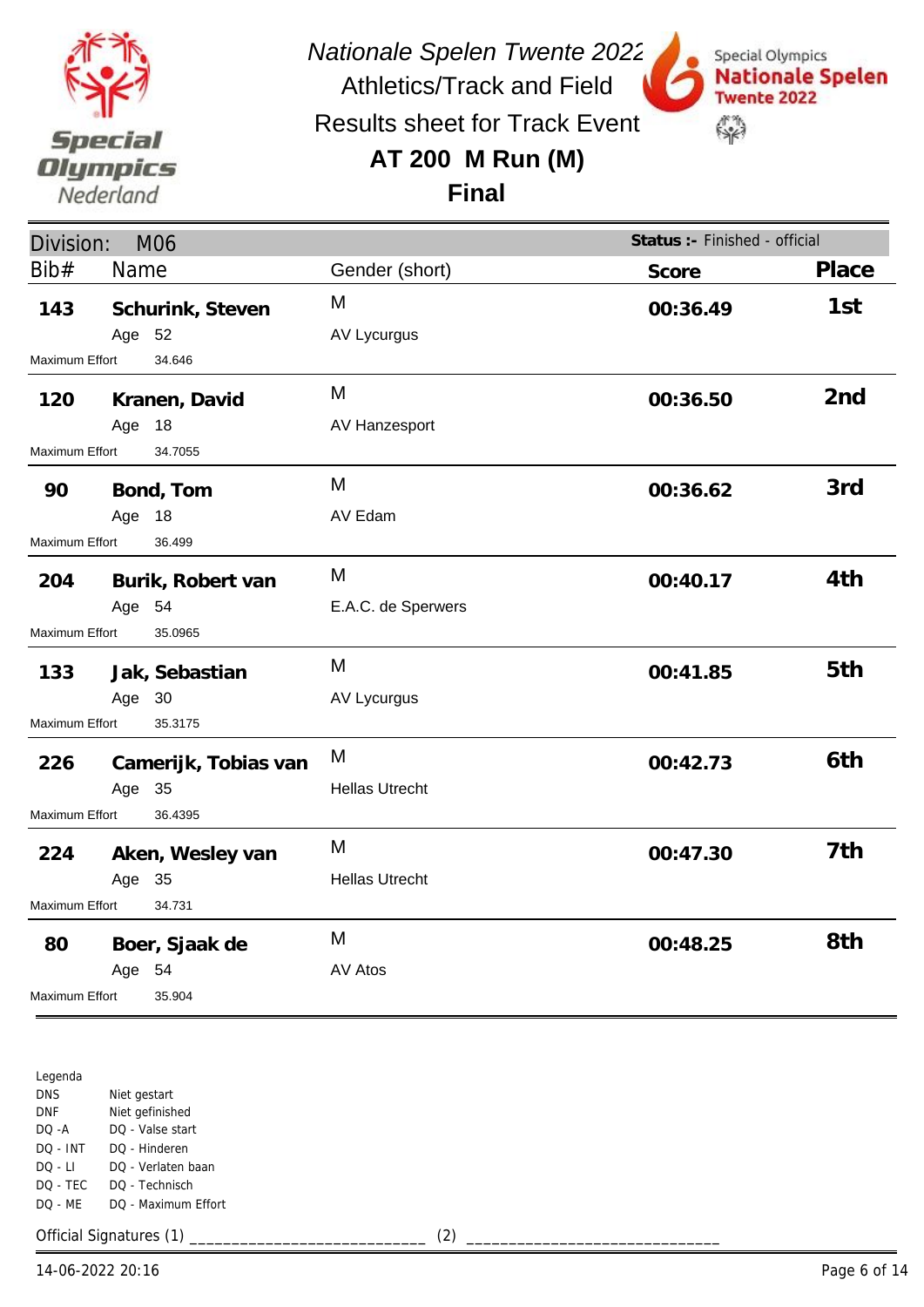

Results sheet for Track Event

Athletics/Track and Field

# **AT 200 M Run (M)**



**Final**

| Division:<br><b>M07</b> |                     |                              | Status :- Finished - official |                 |
|-------------------------|---------------------|------------------------------|-------------------------------|-----------------|
| Bib#                    | Name                | Gender (short)               | Score                         | Place           |
| 190                     | Stoop, Joury        | M                            | 00:36.70                      | 1st             |
|                         | Age 24              | <b>AV Sprint</b>             |                               |                 |
| Maximum Effort          | 33.7705             |                              |                               |                 |
| 156                     | Baan, Marijn        | M                            | 00:36.80                      | 2 <sub>nd</sub> |
|                         | Age 22              | <b>AV Scheldesport</b>       |                               |                 |
| Maximum Effort          | 32.368              |                              |                               |                 |
| 266                     | Mauricio, Lixsandro | M                            | 00:37.14                      | 3rd             |
|                         | Age 26              | Special Olympics Bonaire     |                               |                 |
| <b>Maximum Effort</b>   | 32.725              |                              |                               |                 |
| 243                     | Dorgelo, Wijnold    | M                            | 00:37.41                      | 4th             |
|                         | Age 21              | Isala '96                    |                               |                 |
| <b>Maximum Effort</b>   | 32.402              |                              |                               |                 |
| 259                     | Hietbrink, Ties     | M                            | 00:39.91                      | 5th             |
|                         | Age 22              | Only Friends Twente Atletiek |                               |                 |
| Maximum Effort          | 33.813              |                              |                               |                 |
| 219                     | Winkelman, Erik     | M                            | 00:40.47                      | 6th             |
|                         | Age 22              | E.A.C. de Sperwers           |                               |                 |
| Maximum Effort          | 33.371              |                              |                               |                 |
| 280                     | Riemen, Tim         | M                            | 00:40.92                      | 7th             |
|                         | Age 27              | SV Veendam Atletiek          |                               |                 |
| Maximum Effort          | 32.5805             |                              |                               |                 |
| 275                     | Kuizinga, Peter     | M                            | 00:41.67                      | 8th             |
|                         | Age 45              | SV Veendam Atletiek          |                               |                 |
| Maximum Effort          | 34.306              |                              |                               |                 |

Legenda DNS DNF DQ -A DQ - INT DQ - LI DQ - TEC DQ - ME Niet gestart Niet gefinished DQ - Valse start DQ - Hinderen DQ - Verlaten baan DQ - Technisch DQ - Maximum Effort

Official Signatures (1) \_\_\_\_\_\_\_\_\_\_\_\_\_\_\_\_\_\_\_\_\_\_\_\_\_\_\_\_ (2) \_\_\_\_\_\_\_\_\_\_\_\_\_\_\_\_\_\_\_\_\_\_\_\_\_\_\_\_\_\_

14-06-2022 20:16 Page 7 of 14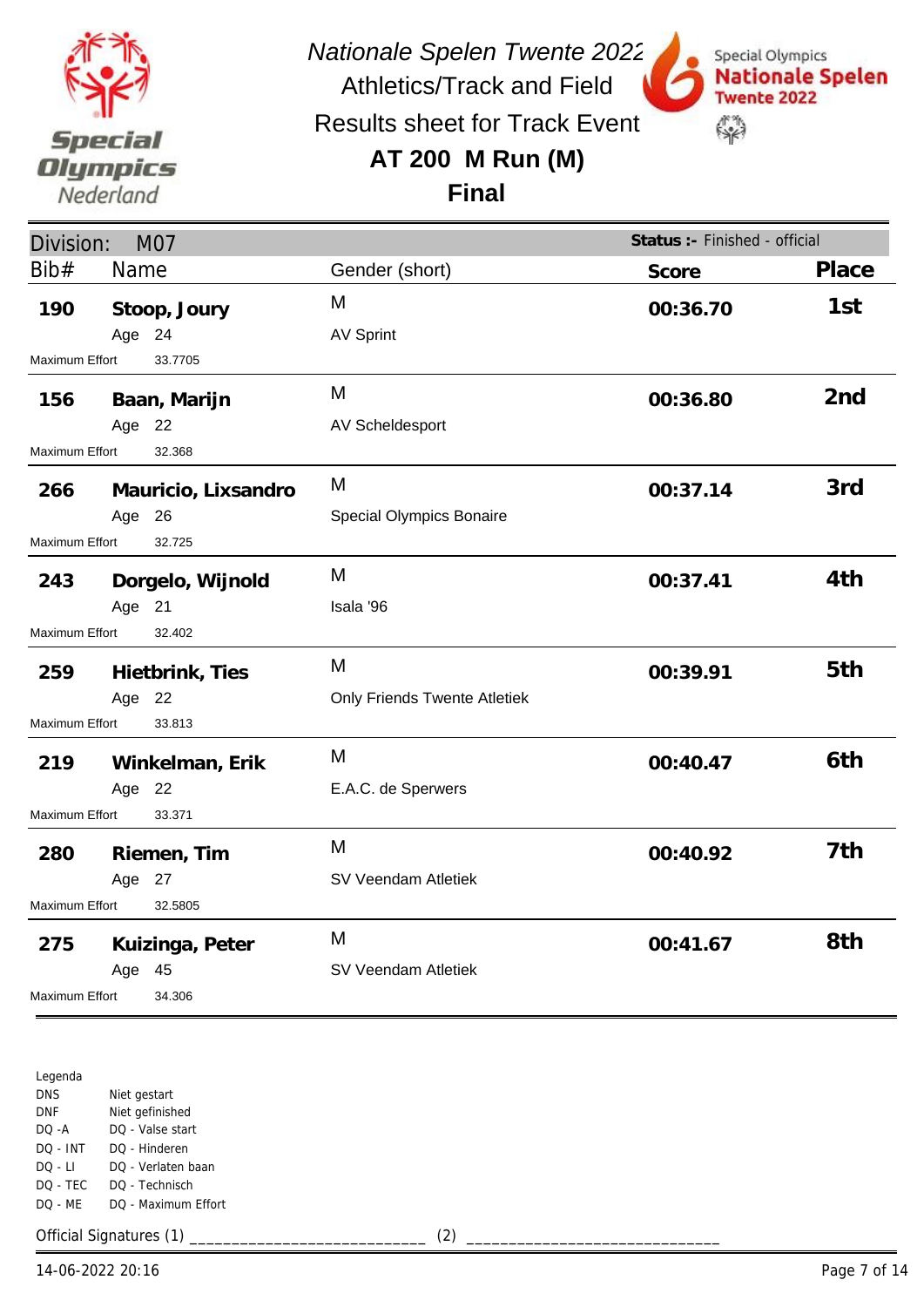

Special Olympics

**Twente 2022** 

 $\mathbb{S}^n$ 

**Nationale Spelen** 

Athletics/Track and Field Results sheet for Track Event

## **AT 200 M Run (M)**



| Score    | Place                                                                                                 |
|----------|-------------------------------------------------------------------------------------------------------|
| 00:35.19 | 1st                                                                                                   |
|          |                                                                                                       |
|          |                                                                                                       |
| 00:36.24 | 2 <sub>nd</sub>                                                                                       |
|          |                                                                                                       |
|          |                                                                                                       |
|          | 3rd                                                                                                   |
|          |                                                                                                       |
|          |                                                                                                       |
|          | 4th                                                                                                   |
|          |                                                                                                       |
|          |                                                                                                       |
|          | 5th                                                                                                   |
|          |                                                                                                       |
|          |                                                                                                       |
|          | 6th                                                                                                   |
|          |                                                                                                       |
|          |                                                                                                       |
|          | 7th                                                                                                   |
|          |                                                                                                       |
|          |                                                                                                       |
|          | 8th                                                                                                   |
|          |                                                                                                       |
|          |                                                                                                       |
|          | Status :- Finished - official<br>00:36.85<br>00:37.33<br>00:37.45<br>00:38.09<br>00:38.36<br>00:38.68 |

Legenda DNS DNF DQ -A DQ - INT DQ - LI DQ - TEC DQ - ME Niet gestart Niet gefinished DQ - Valse start DQ - Hinderen DQ - Verlaten baan DQ - Technisch DQ - Maximum Effort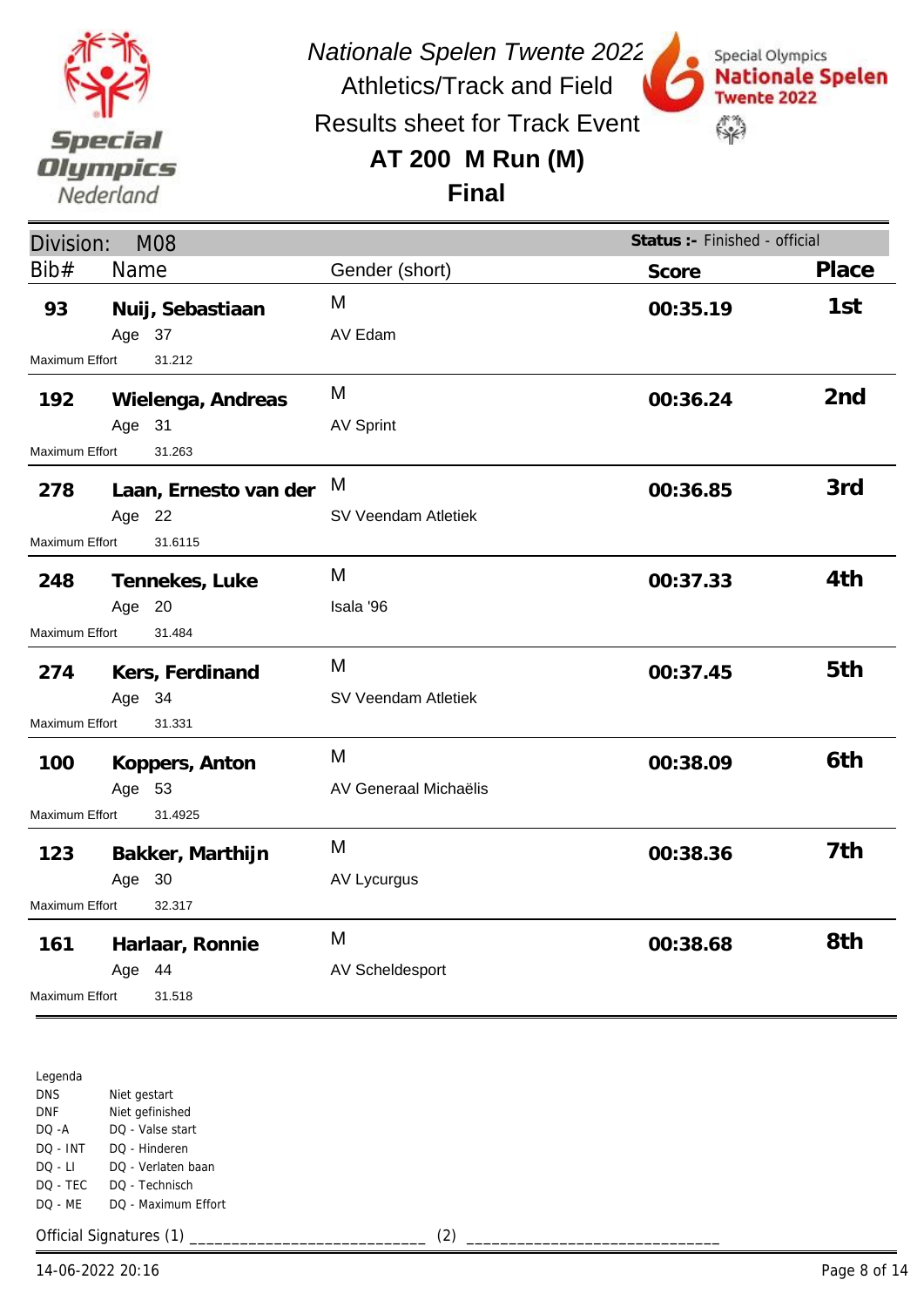

Special Olympics

**Twente 2022** 

 $\mathbb{S}^n$ 

**Nationale Spelen** 

Results sheet for Track Event

### **AT 200 M Run (M)**

**Final**

| Division:                        |                  | M09                 |                                     | Status :- Finished - official |                 |
|----------------------------------|------------------|---------------------|-------------------------------------|-------------------------------|-----------------|
| Bib#                             | Name             |                     | Gender (short)                      | Score                         | Place           |
| 262                              |                  | Rouwendal, Maarten  | M                                   | 00:32.81                      | 1st             |
|                                  | Age 20           |                     | <b>Only Friends Twente Atletiek</b> |                               |                 |
| Maximum Effort                   |                  | 30.005              |                                     |                               |                 |
| 135                              |                  | Kraal, Kevin        | M                                   | 00:34.45                      | 2 <sub>nd</sub> |
|                                  | Age 26           |                     | AV Lycurgus                         |                               |                 |
| <b>Maximum Effort</b>            |                  | 30.26               |                                     |                               |                 |
| 32                               |                  | Leeuwen, Tom van    | M                                   | 00:35.14                      | 3rd             |
|                                  | Age 23           |                     | <b>AAV '36</b>                      |                               |                 |
| <b>Maximum Effort</b><br>29.7415 |                  |                     |                                     |                               |                 |
| 230                              |                  | Oude Wansink, Alwin | M                                   | 00:35.39                      | 4th             |
|                                  | Age 30           |                     | <b>Hellas Utrecht</b>               |                               |                 |
| Maximum Effort<br>30.855         |                  |                     |                                     |                               |                 |
| 267                              | Scherptong, Roel |                     | M                                   | 00:35.47                      | 5th             |
|                                  | Age 24           |                     | Special Olympics Bonaire            |                               |                 |
| <b>Maximum Effort</b>            |                  | 30.7955             |                                     |                               |                 |
| 166                              |                  | Timmner, Xander     | M                                   | 00:36.30                      | 6th             |
|                                  | Age 23           |                     | AV Scheldesport                     |                               |                 |
| Maximum Effort<br>30.6765        |                  |                     |                                     |                               |                 |
| 208                              |                  | Graver, Albert      | M                                   | 00:36.33                      | 7th             |
|                                  | Age 30           |                     | E.A.C. de Sperwers                  |                               |                 |
| Maximum Effort<br>31.0505        |                  |                     |                                     |                               |                 |

| Legenda  |                     |
|----------|---------------------|
| DNS      | Niet gestart        |
| DNF      | Niet gefinished     |
| DO -A    | DO - Valse start    |
| DO - INT | DO - Hinderen       |
| DO - LI  | DO - Verlaten baan  |
| DO - TEC | DO - Technisch      |
| DO - MF  | DO - Maximum Effort |
|          |                     |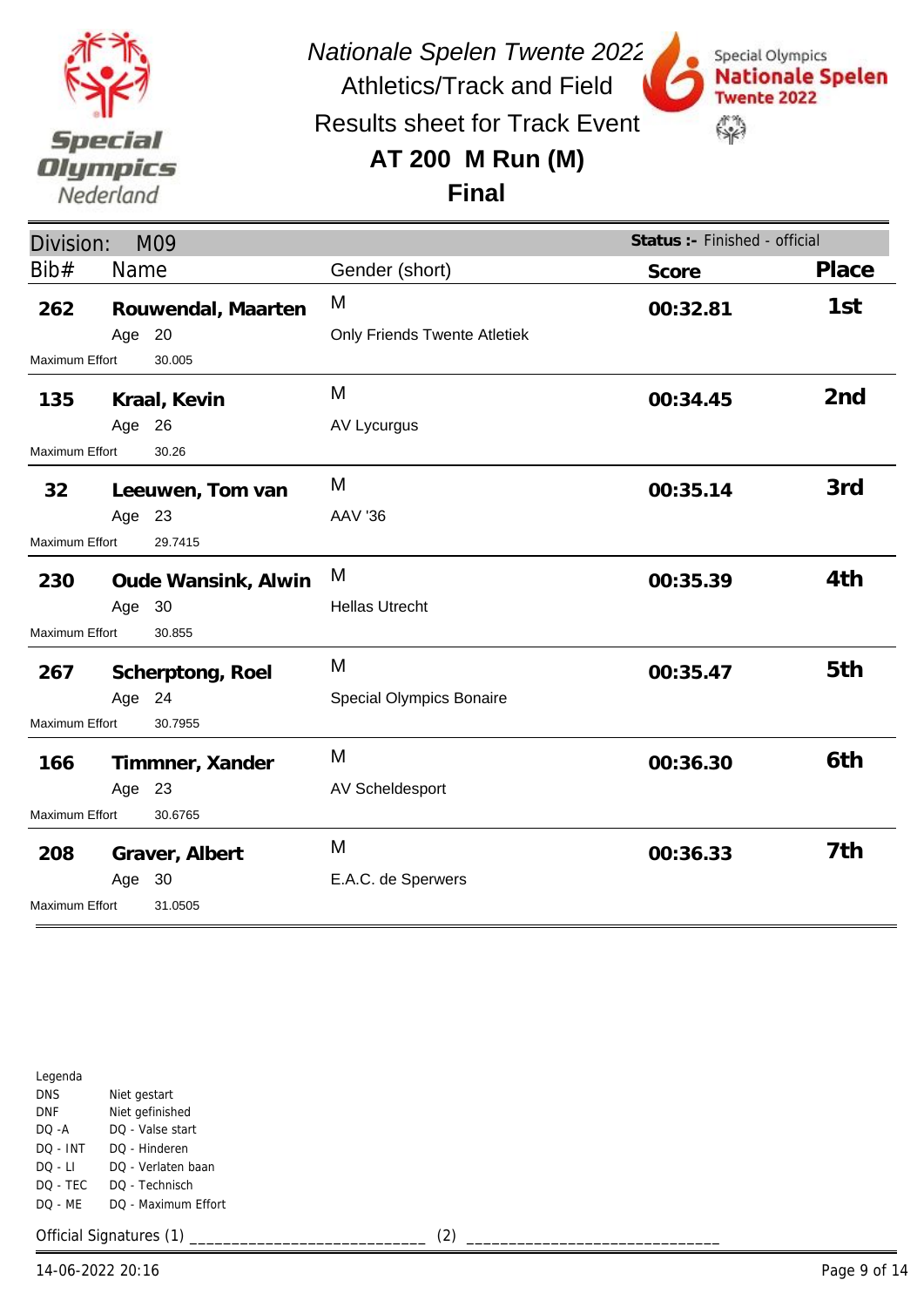

Special Olympics

**Twente 2022** 

 $\mathbb{S}^n$ 

**Nationale Spelen** 

Results sheet for Track Event

Athletics/Track and Field

#### **AT 200 M Run (M)**

**Final**

| Division:                 |        | M10                     |                       | Status :- Finished - official |                 |
|---------------------------|--------|-------------------------|-----------------------|-------------------------------|-----------------|
| Bib#                      | Name   |                         | Gender (short)        | Score                         | Place           |
| 164                       |        | Plas, Wesley van der    | M                     | 00:31.97                      | 1st             |
|                           | Age 32 |                         | AV Scheldesport       |                               |                 |
| Maximum Effort            |        | 28.798                  |                       |                               |                 |
| 70                        |        | Jager, Tim              | M                     | 00:32.18                      | 2 <sub>nd</sub> |
|                           | Age    | 16                      | AV '34                |                               |                 |
| <b>Maximum Effort</b>     |        | 27.7185                 |                       |                               |                 |
| 175                       |        | Nadort, Sander van de M |                       | 00:32.43                      | 3rd             |
|                           | Age 41 |                         | AV Spark Spijkenisse  |                               |                 |
| <b>Maximum Effort</b>     |        | 28.101                  |                       |                               |                 |
| 191                       |        | Viellevoye, Mathieu     | M                     | 00:32.91                      | 4th             |
|                           | Age    | 19                      | <b>AV Sprint</b>      |                               |                 |
| Maximum Effort<br>28.1775 |        |                         |                       |                               |                 |
| 228                       |        | Hoogaerts, Desmond      | M                     | 00:33.00                      | 5th             |
|                           | Age 30 |                         | <b>Hellas Utrecht</b> |                               |                 |
| Maximum Effort<br>28.6875 |        |                         |                       |                               |                 |
| 269                       |        | Stouw, Erwin van der    | M                     | 00:33.62                      | 6th             |
|                           | Age 33 |                         | SV Raduga Enter       |                               |                 |
| Maximum Effort            |        | 28.4835                 |                       |                               |                 |
| 96                        |        | Tol, Dick               | M                     | 00:33.67                      | 7th             |
|                           | Age 43 |                         | AV Edam               |                               |                 |
| Maximum Effort            |        | 28.407                  |                       |                               |                 |
| 167                       |        | Vissers, Jaimy          | M                     | 00:34.86                      | 8th             |
|                           | Age    | 17                      | AV Scheldesport       |                               |                 |
| Maximum Effort<br>29.58   |        |                         |                       |                               |                 |

Legenda DNS DNF DQ -A DQ - INT DQ - LI DQ - TEC DQ - ME Niet gestart Niet gefinished DQ - Valse start DQ - Hinderen DQ - Verlaten baan DQ - Technisch DQ - Maximum Effort

Official Signatures (1) \_\_\_\_\_\_\_\_\_\_\_\_\_\_\_\_\_\_\_\_\_\_\_\_\_\_\_\_ (2) \_\_\_\_\_\_\_\_\_\_\_\_\_\_\_\_\_\_\_\_\_\_\_\_\_\_\_\_\_\_

14-06-2022 20:16 Page 10 of 14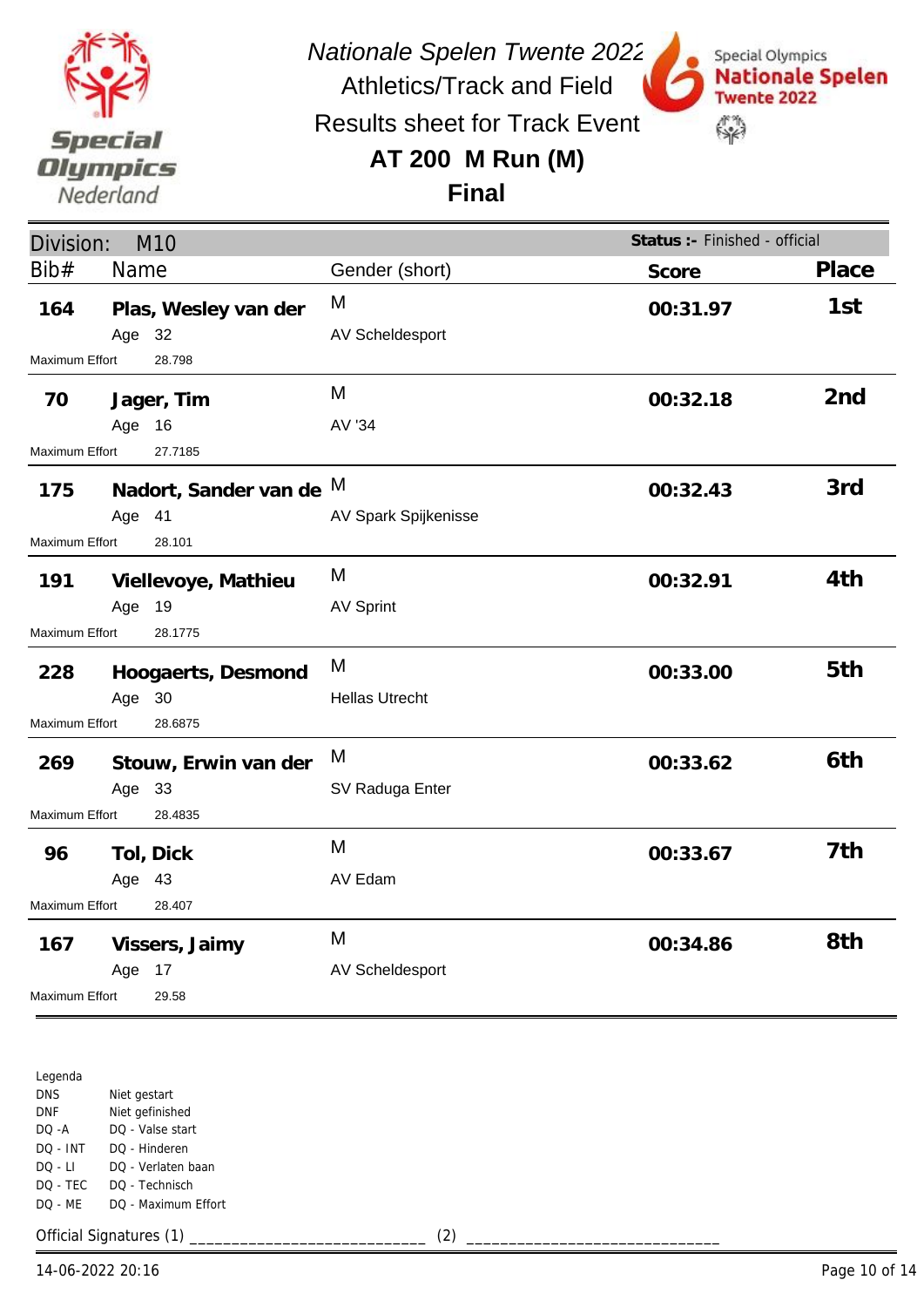

Special Olympics

**Twente 2022** 

 $\mathbb{S}^n$ 

**Nationale Spelen** 

Results sheet for Track Event

### **AT 200 M Run (M)**

#### **Final**

| Division:<br>M11         |        |                     |                      | Status :- Finished - official |                 |
|--------------------------|--------|---------------------|----------------------|-------------------------------|-----------------|
| Bib#                     | Name   |                     | Gender (short)       | Score                         | Place           |
| 217                      |        | Uyten, Chris van    | M                    | 00:30.67                      | 1st             |
|                          | Age 17 |                     | E.A.C. de Sperwers   |                               |                 |
| <b>Maximum Effort</b>    |        | 26.571              |                      |                               |                 |
| 73                       |        | Kolle, Wesley       | M                    | 00:30.86                      | 2 <sub>nd</sub> |
|                          | Age 17 |                     | AV '34               |                               |                 |
| Maximum Effort           |        | 27.1915             |                      |                               |                 |
| 106                      |        | Koolmees, Michael   | M                    | 00:30.96                      | 3rd             |
|                          | Age 33 |                     | AV Gouda             |                               |                 |
| 27.642<br>Maximum Effort |        |                     |                      |                               |                 |
| 172                      |        | Hulst, Bryan        | M                    | 00:31.03                      | 4th             |
|                          | Age 22 |                     | AV Spark Spijkenisse |                               |                 |
| Maximum Effort           |        | 26.6305             |                      |                               |                 |
| 249                      |        | Vianen, Martijn van | M                    | 00:31.36                      | 5th             |
|                          | Age 22 |                     | Isala '96            |                               |                 |
| Maximum Effort           |        | 27.9225             |                      |                               |                 |
| 268                      |        | Damhuis, Kelvin     | M                    | 00:31.46                      | 6th             |
|                          | Age 37 |                     | SV Raduga Enter      |                               |                 |
| Maximum Effort           |        | 27.2085             |                      |                               |                 |
| 247                      |        | Stuij, Symon        | M                    | 00:33.16                      | 7th             |
|                          | Age 26 |                     | Isala '96            |                               |                 |
| Maximum Effort           |        | 26.8005             |                      |                               |                 |

| Legenda    |                     |
|------------|---------------------|
| <b>DNS</b> | Niet gestart        |
| DNF        | Niet gefinished     |
| DO -A      | DO - Valse start    |
| DO - INT   | DO - Hinderen       |
| $DO - LI$  | DO - Verlaten baan  |
| DO - TEC   | DO - Technisch      |
| DQ - MF    | DO - Maximum Effort |
|            |                     |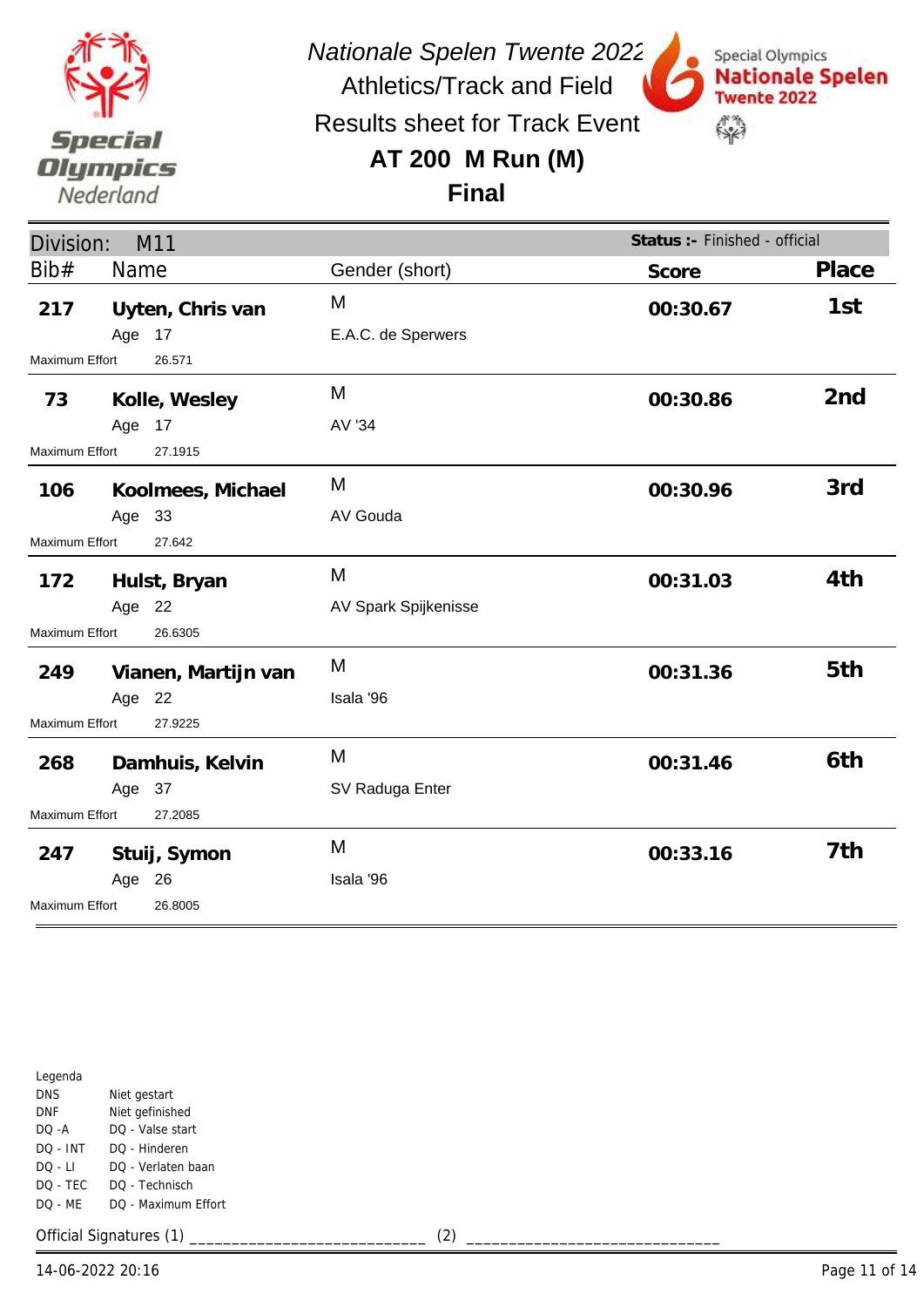

Special Olympics

**Twente 2022** 

 $\mathbb{S}^n$ 

**Nationale Spelen** 

Results sheet for Track Event

## **AT 200 M Run (M)**



| Division:                 |        | M <sub>12</sub>     |                       | Status :- Finished - official |                 |
|---------------------------|--------|---------------------|-----------------------|-------------------------------|-----------------|
| Bib#                      | Name   |                     | Gender (short)        | Score                         | Place           |
| 86                        |        | Bakker, Robin       | M                     | 00:29.01                      | 1st             |
|                           | Age 24 |                     | AV Edam               |                               |                 |
| Maximum Effort            |        | 25.8995             |                       |                               |                 |
| 79                        |        | Vliet, Marijn van   | M                     | 00:29.24                      | 2 <sub>nd</sub> |
|                           | Age 20 |                     | AV '34                |                               |                 |
| Maximum Effort            |        | 25.823              |                       |                               |                 |
| 94                        |        | Rijswijk, Ralf      | M                     | 00:29.73                      | 3rd             |
|                           | Age 35 |                     | AV Edam               |                               |                 |
| 26.5115<br>Maximum Effort |        |                     |                       |                               |                 |
| 155                       |        | Adriaansen, Massimo | M                     | 00:29.83                      | 4th             |
|                           | Age    | 18                  | AV Scheldesport       |                               |                 |
| Maximum Effort            |        | 25.7295             |                       |                               |                 |
| 229                       |        | Maassen, Jaap       | M                     | 00:30.26                      | 5th             |
|                           | Age 26 |                     | <b>Hellas Utrecht</b> |                               |                 |
| Maximum Effort            |        | 25.5085             |                       |                               |                 |
| 193                       |        | Willemsen, Martijn  | M                     | 00:30.48                      | 6th             |
|                           | Age 20 |                     | <b>AV Sprint</b>      |                               |                 |
| Maximum Effort<br>26.401  |        |                     |                       |                               |                 |
| 181                       |        | Graumans, Sander    | M                     | 00:30.50                      | 7th             |
|                           | Age 21 |                     | <b>AV Sprint</b>      |                               |                 |
| Maximum Effort            |        | 26.078              |                       |                               |                 |

| Legenda    |                     |
|------------|---------------------|
| <b>DNS</b> | Niet gestart        |
| DNF        | Niet gefinished     |
| DO -A      | DO - Valse start    |
| DO - INT   | DO - Hinderen       |
| DO - LI    | DO - Verlaten baan  |
| DO - TEC   | DO - Technisch      |
| DO - MF    | DO - Maximum Effort |
|            |                     |

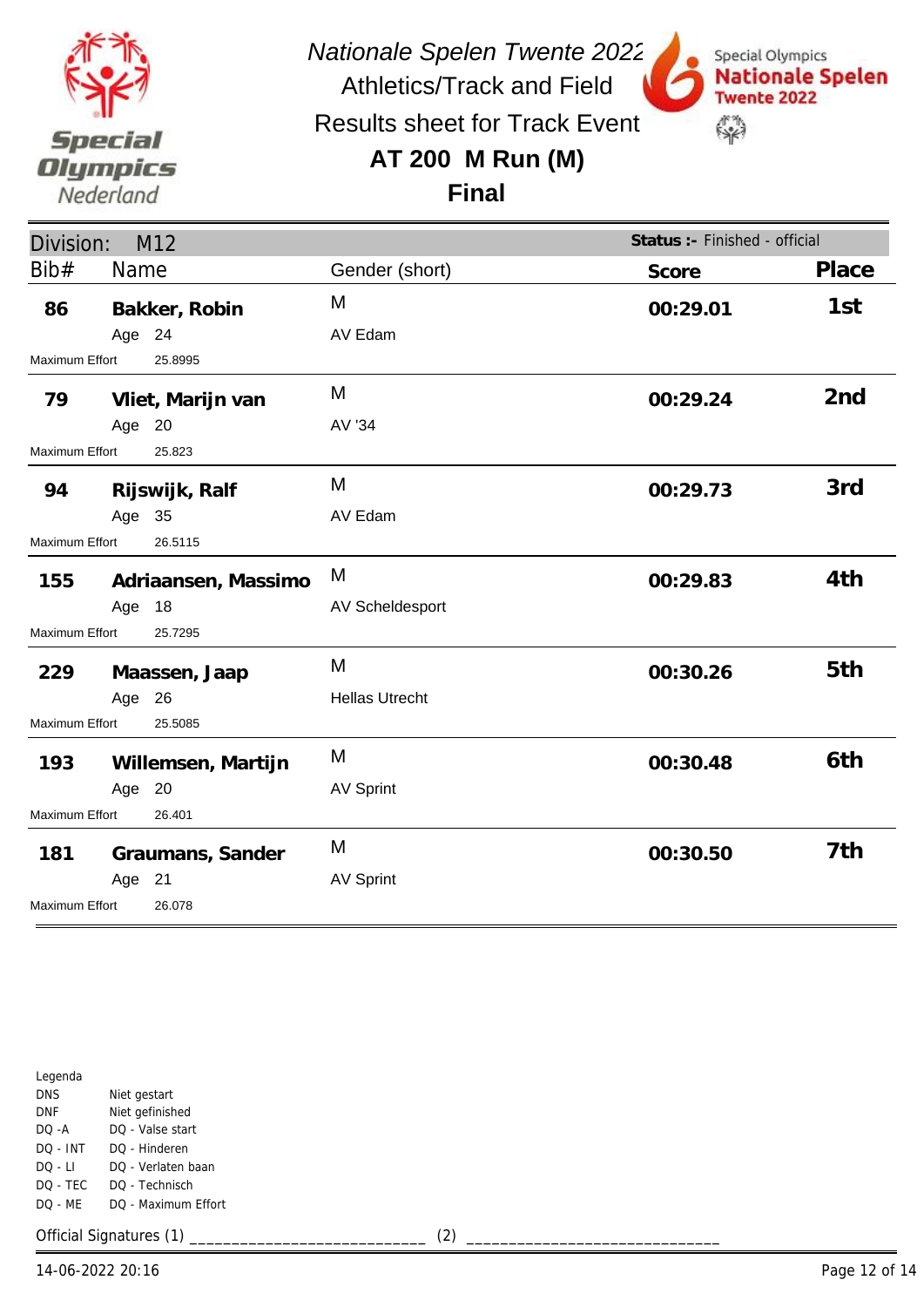

Special Olympics

**Twente 2022** 

 $\mathbb{S}^n$ 

**Nationale Spelen** 

Results sheet for Track Event

## **AT 200 M Run (M)**

#### **Final**

| Division:                |        | M13               |                     | Status : - Finished - official |                 |
|--------------------------|--------|-------------------|---------------------|--------------------------------|-----------------|
| Bib#                     | Name   |                   | Gender (short)      | Score                          | Place           |
| 148                      |        | Verlaan, Quincy   | M                   | 00:27.22                       | 1st             |
|                          | Age 18 |                   | AV Lycurgus         |                                |                 |
| Maximum Effort           |        | 23.154            |                     |                                |                 |
| 209                      |        | Hekhuis, Danick   | M                   | 00:28.71                       | 2 <sub>nd</sub> |
|                          | Age    | 18                | E.A.C. de Sperwers  |                                |                 |
| Maximum Effort           |        | 24.582            |                     |                                |                 |
| 273                      |        | Hut, Robin        | M                   | 00:28.76                       | 3rd             |
|                          | Age 20 |                   | SV Veendam Atletiek |                                |                 |
| Maximum Effort           |        | 24.9815           |                     |                                |                 |
| 97                       |        | Zanten, Frank van | M                   | 00:29.27                       | 4th             |
|                          | Age 30 |                   | AV Edam             |                                |                 |
| Maximum Effort<br>25.245 |        |                   |                     |                                |                 |

| Legenda  |                     |
|----------|---------------------|
| DNS      | Niet gestart        |
| DNF      | Niet gefinished     |
| DO -A    | DO - Valse start    |
| DO - INT | DO - Hinderen       |
| DO - LI  | DO - Verlaten baan  |
| DO - TEC | DO - Technisch      |
| DO - MF  | DO - Maximum Effort |
|          |                     |